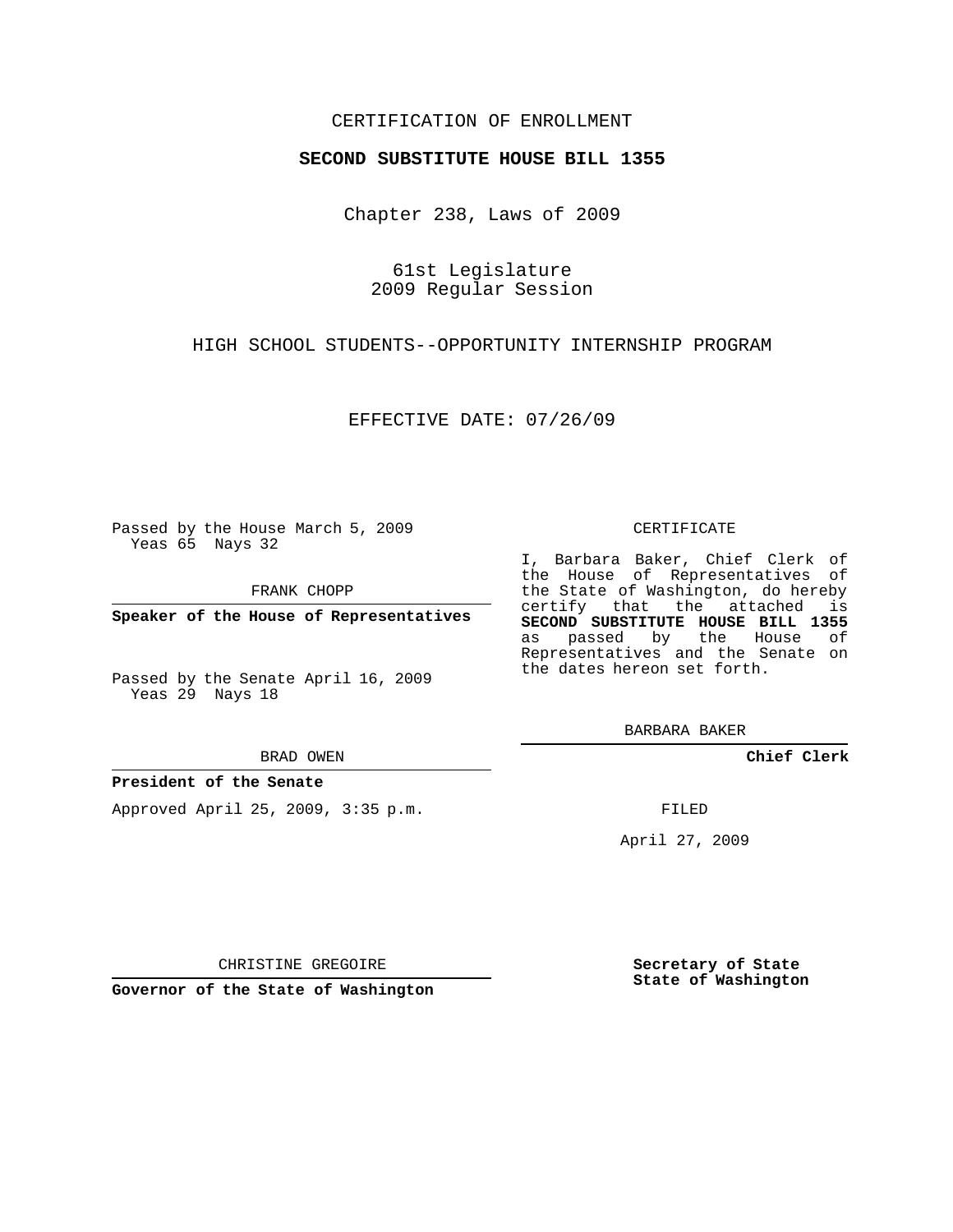# **SECOND SUBSTITUTE HOUSE BILL 1355** \_\_\_\_\_\_\_\_\_\_\_\_\_\_\_\_\_\_\_\_\_\_\_\_\_\_\_\_\_\_\_\_\_\_\_\_\_\_\_\_\_\_\_\_\_

\_\_\_\_\_\_\_\_\_\_\_\_\_\_\_\_\_\_\_\_\_\_\_\_\_\_\_\_\_\_\_\_\_\_\_\_\_\_\_\_\_\_\_\_\_

Passed Legislature - 2009 Regular Session

# **State of Washington 61st Legislature 2009 Regular Session**

By House Ways & Means (originally sponsored by Representatives Probst, Quall, Kessler, Sullivan, Wallace, Maxwell, Rolfes, Springer, Green, Jacks, Carlyle, Kenney, Ormsby, Seaquist, Liias, Sells, Priest, Dammeier, Hunt, Hudgins, Morrell, Van De Wege, Moeller, Chase, Conway, Goodman, Driscoll, Simpson, Santos, and Kelley)

READ FIRST TIME 03/03/09.

 AN ACT Relating to establishing the opportunity internship program for high school students; amending RCW 28B.92.030, 28B.92.080, and 28B.92.110; adding new sections to chapter 28C.18 RCW; adding a new section to chapter 28B.92 RCW; and creating new sections.

5 BE IT ENACTED BY THE LEGISLATURE OF THE STATE OF WASHINGTON:

 NEW SECTION. **Sec. 1.** (1) The legislature finds that moving low- income high school students efficiently through a progression of career exploration, internships or preapprenticeships in high-demand occupations, and completion of postsecondary education benefits these students by increasing the relevance of their high school education, increasing their connection to the working world, accelerating their entry into a high-demand occupation, and increasing their earnings and opportunities.

 (2) The legislature further finds that in a difficult economy, youth unemployment rates increase sharply. Providing paid internships and preapprenticeships to high school students creates not only an immediate short-term economic stimulus in local communities, but also creates the potential to sustain that economic recovery by making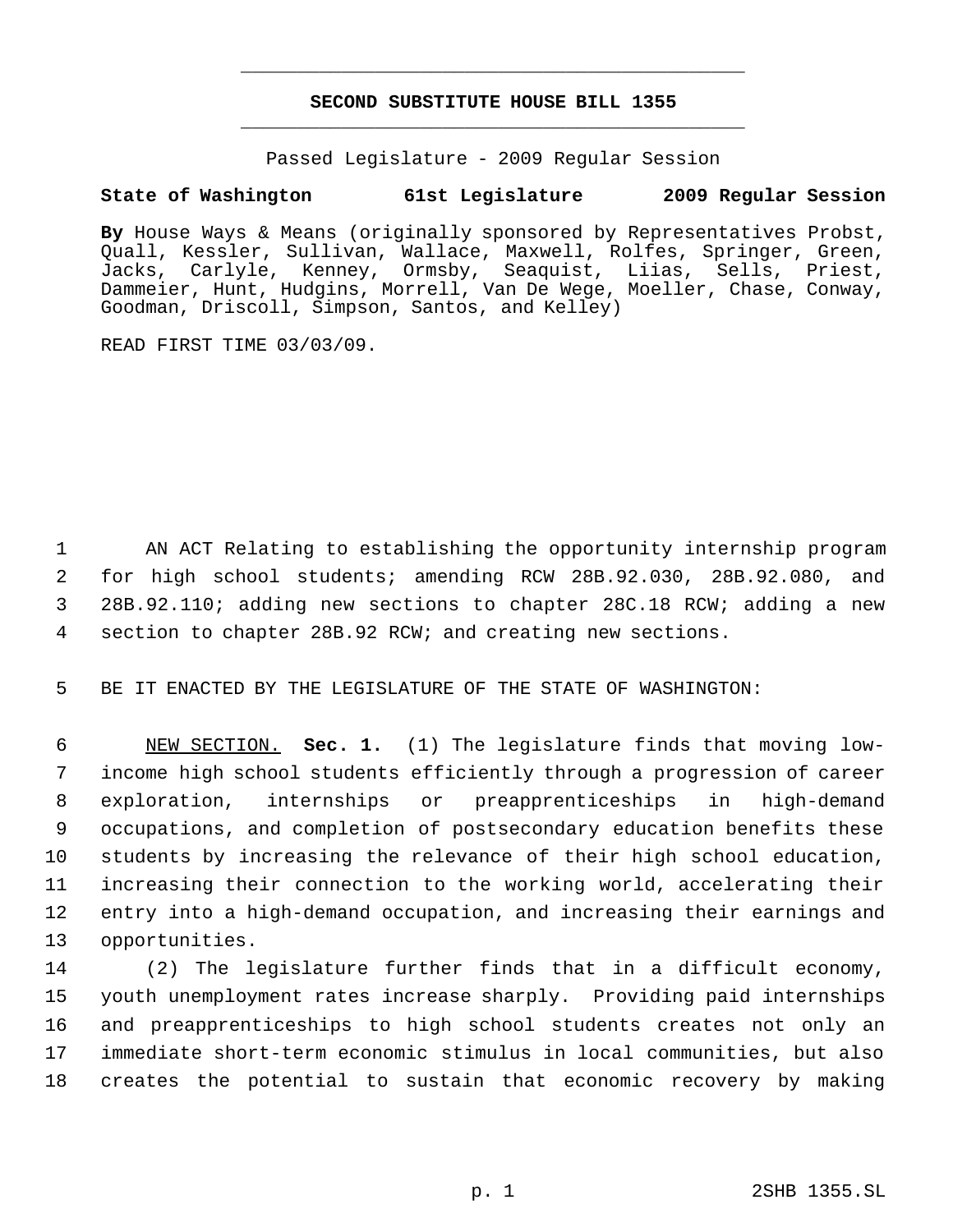students better prepared for postsecondary education and employment in the types of occupations that will generate economic growth over the long term.

 (3) The legislature further finds that moving students efficiently through secondary and postsecondary education reduces state expenditures by improving on-time graduation and postsecondary retention and increases state revenues by providing for graduates with higher lifelong earnings and taxpaying potential.

 (4) Employers and local economies benefit from the development of a long-term relationship with potential employees and a more consistent pipeline of skilled workers into the occupations for which they are having the most trouble finding skilled workers.

 (5) Therefore the legislature intends to provide incentives for local consortia of employers, labor organizations, educational institutions, and workforce and economic development councils to use existing funds to build educational and employment pipelines to high-demand occupations for low-income high school students.

 NEW SECTION. **Sec. 2.** A new section is added to chapter 28C.18 RCW to read as follows:

 (1) The opportunity internship program is created under sections 2 through 6 of this act. The purpose of the program is to provide incentives for opportunity internship consortia to use existing resources to build educational and employment pipelines to high-demand occupations in targeted industries for low-income high school students. Three types of incentives are provided through the program:

 (a) Each opportunity internship graduate shall be eligible for up to one year of financial assistance for postsecondary education as provided in section 8 of this act;

 (b) Each opportunity internship graduate who completes a postsecondary program of study shall receive a job interview with an employer participating in an opportunity internship consortium that has agreed to provide such interviews; and

 (c) For each opportunity internship graduate who completes a postsecondary program of study, obtains employment in a high-demand occupation that pays a starting salary or wages of not less than thirty thousand dollars per year, and remains employed for at least six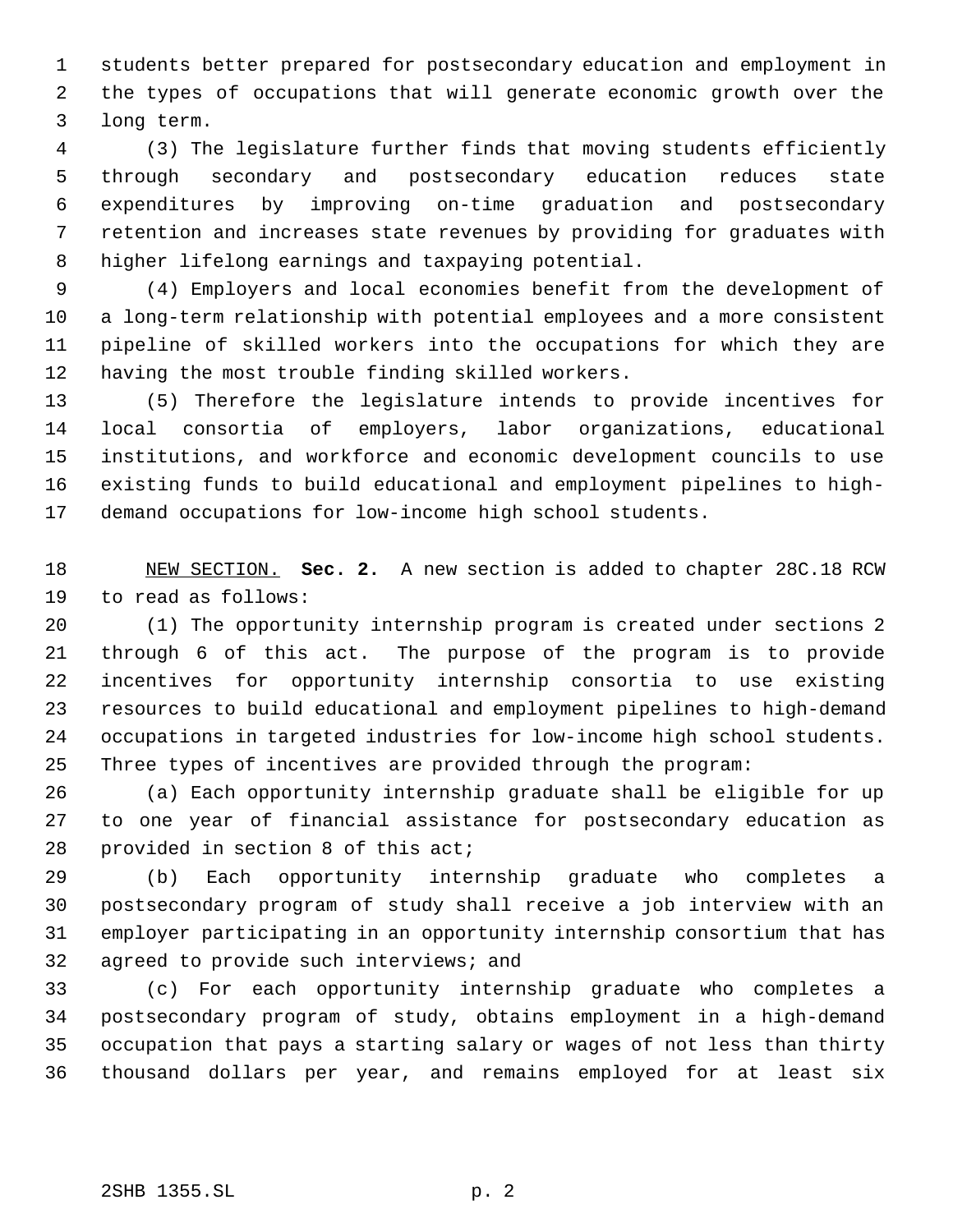months, the participating opportunity internship consortium shall be eligible to receive an incentive payment as provided in section 6 of this act.

 (2) The opportunity internship program shall be administered by the board and the board may adopt rules to implement the program.

 NEW SECTION. **Sec. 3.** A new section is added to chapter 28C.18 RCW to read as follows:

 Unless the context clearly requires otherwise, the definitions in this section apply throughout sections 2 through 6 of this act.

 (1) "High-demand occupation" means an occupation with a substantial number of current or projected employment opportunities.

 (2) "Low-income high school student" means a student who is enrolled in grades ten, eleven, or twelve in a public high school and who qualifies for federal free or reduced-price meals. If a student qualifies at the time the student begins participating in the opportunity internship program, the student remains eligible even if the student does not receive free or reduced-price meals thereafter. To participate in the program, the student must remain enrolled in high school until the student receives a high school diploma.

 (3) "Opportunity internship consortium" means a local consortium formed for the purpose of participating in the opportunity internship program and which may be composed of a local workforce development council, economic development council, area high schools, community or technical colleges, apprenticeship councils, preapprenticeship programs such as running start for the trades, private vocational schools licensed under chapter 28C.10 RCW, public and private four-year institutions of higher education, employers in targeted industries, and labor organizations.

 (4) "Opportunity internship graduate" means a low-income high school student who successfully completes an opportunity internship program and graduates from high school.

 (5) "Postsecondary program of study" means an undergraduate or graduate certificate, apprenticeship, or degree program.

 (6) "Preapprenticeship" means a program of at least ninety hours and not more than one hundred eighty hours in length that provides practical experience, education, preparation, and the development of skills that would be beneficial for entry into state-approved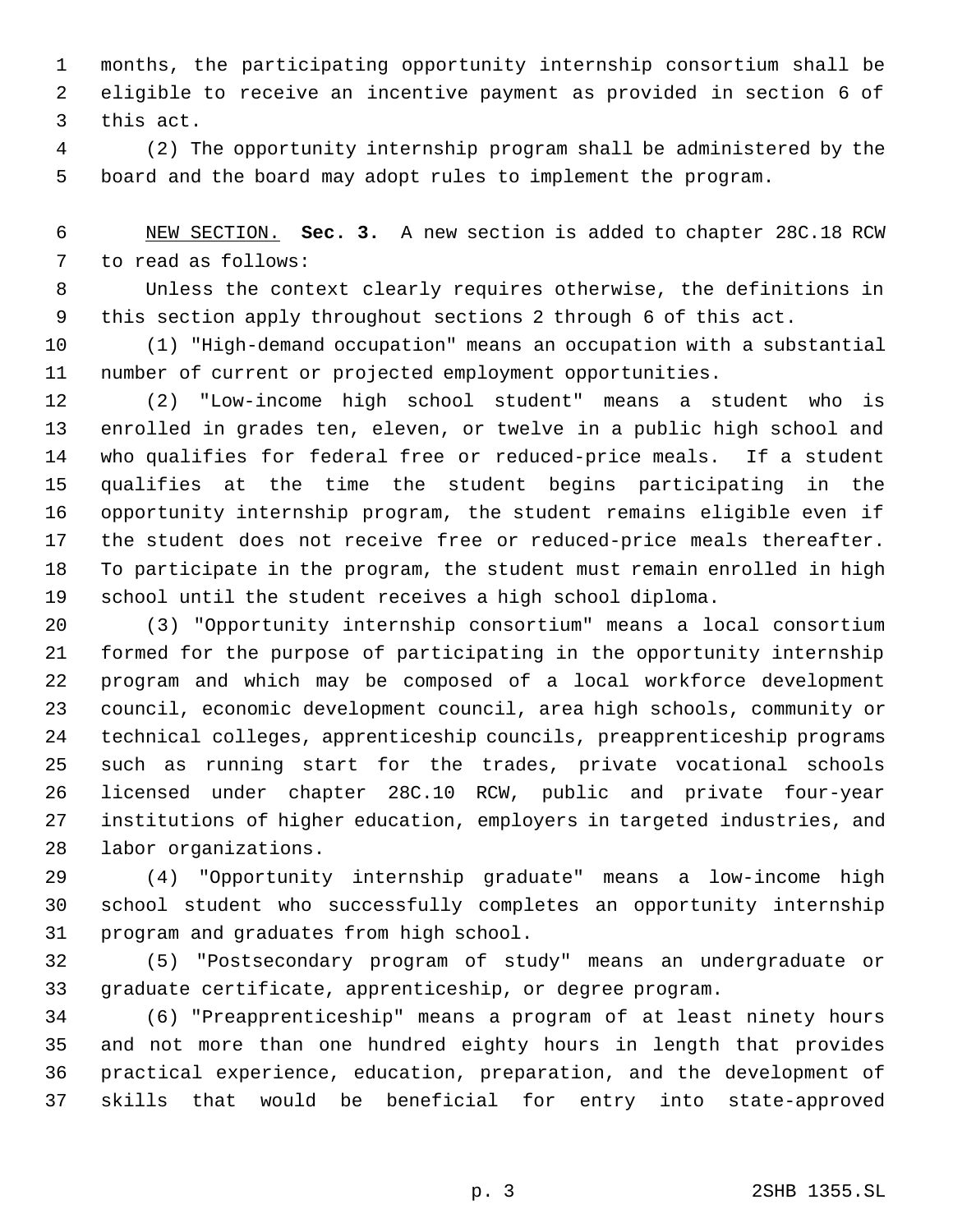apprenticeship programs, including but not limited to construction industry structure and the construction process; orientation to state- approved apprenticeship; tools of the various trades and safe handling of power tools; and industry standards of safety, responsibility, and craft excellence.

 (7) "Targeted industry" means a business or industry identified by a local workforce development council as having high-demand occupations that require candidates to have completed a postsecondary program of study.

 NEW SECTION. **Sec. 4.** A new section is added to chapter 28C.18 RCW to read as follows:

 (1) Opportunity internship consortia may apply to the board to offer an opportunity internship program.

 (a) The board, in consultation with the Washington state apprenticeship and training council, may select those consortia that demonstrate the strongest commitment and readiness to implement a high quality opportunity internship program for low-income high school students. The board shall place a priority on consortia with demonstrated experience working with similar populations of students and demonstrated capacity to assist a large number of students through the progression of internship or preapprenticeship, high school graduation, postsecondary education, and retention in a high-demand occupation. The board shall place a priority on programs that emphasize secondary career and technical education and nonbaccalaureate postsecondary education; however, programs that target four-year postsecondary degrees are eligible to participate.

 (b) The board shall enter into a contract with each consortium selected to participate in the program. No more than ten consortia per year shall be selected to participate in the program, and to the extent possible, the board shall assure a geographic distribution of consortia in regions across the state emphasizing a variety of targeted industries. Each consortium may select no more than one hundred low-income high school students per year to participate in the program.

 (2) Under the terms of an opportunity internship program contract, an opportunity internship consortium shall commit to the following activities which shall be conducted using existing federal, state, local, or private funds available to the consortium: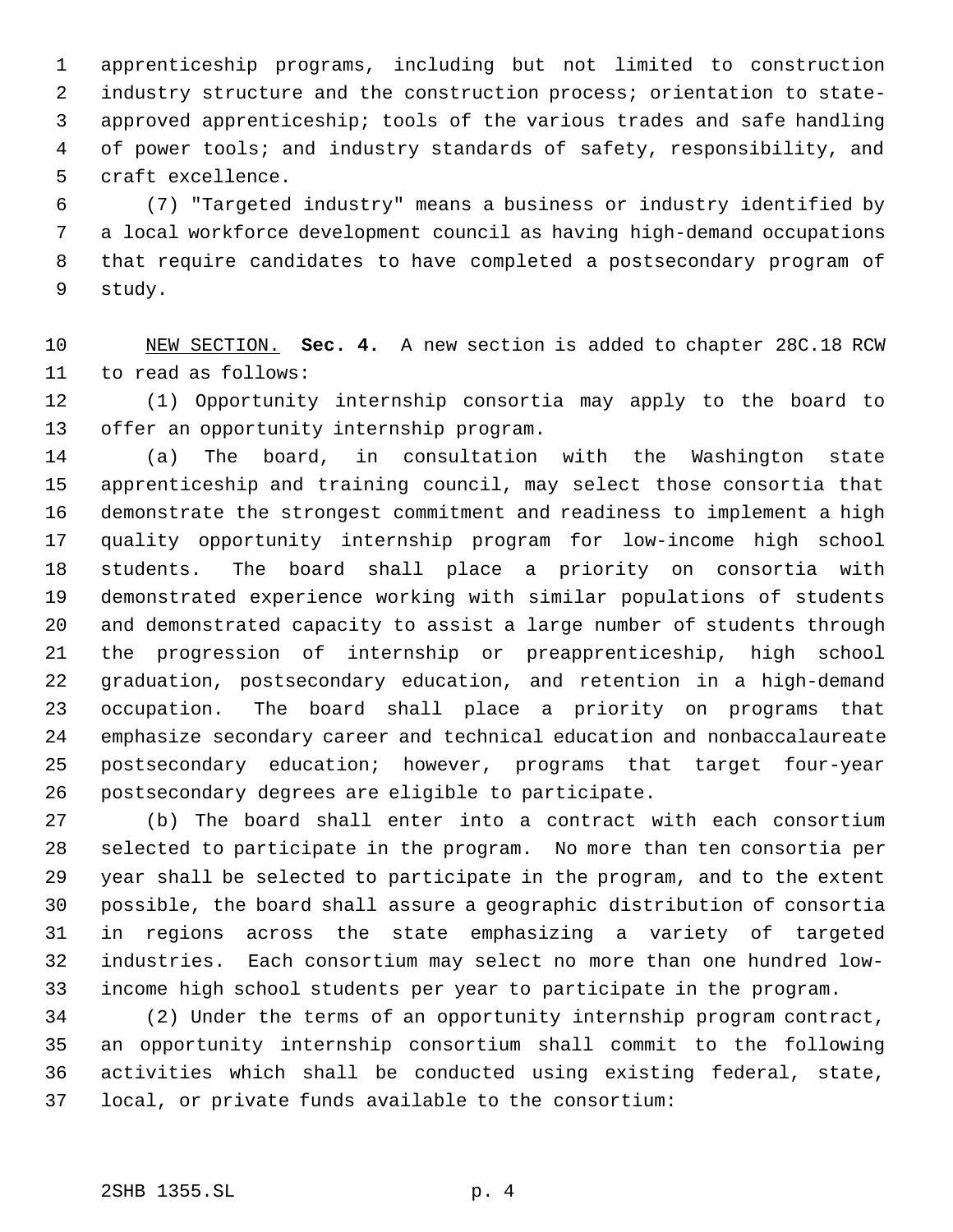(a) Identify high-demand occupations in targeted industries for which opportunity internships or preapprenticeships shall be developed and provided;

 (b) Develop and implement the components of opportunity internships, including paid or unpaid internships or preapprenticeships of at least ninety hours in length in high-demand occupations with employers in the consortium, mentoring and guidance for students who participate in the program, assistance with applications for postsecondary programs and financial aid, and a guarantee of a job interview with a participating employer for all opportunity internship graduates who successfully complete a postsecondary program of study;

 (c) Once the internship or preapprenticeship components have been developed, conduct outreach efforts to inform low-income high school students about high-demand occupations, the opportunity internship program, options for postsecondary programs of study, and the incentives and opportunities provided to students who participate in the program;

 (d) Obtain appropriate documentation of the low-income status of students who participate in the program;

 (e) Maintain communication with opportunity internship graduates of 21 the consortium who enroll in postsecondary programs of study; and

 (f) Submit an annual report to the board on the progress of and participation in the opportunity internship program of the consortium.

(3) Opportunity internship consortia are encouraged to:

 (a) Provide paid opportunity internships or preapprenticeships, including during the summer months to encourage students to stay enrolled in high school;

 (b) Work with high schools to offer opportunity internships as approved worksite learning experiences where students can earn high school credit;

 (c) Designate the local workforce development council as fiscal agent for the opportunity internship program contract;

 (d) Work with area high schools to incorporate the opportunity internship program into comprehensive guidance and counseling programs such as the navigation 101 program; and

 (e) Coordinate the opportunity internship program with other workforce development and postsecondary education programs, including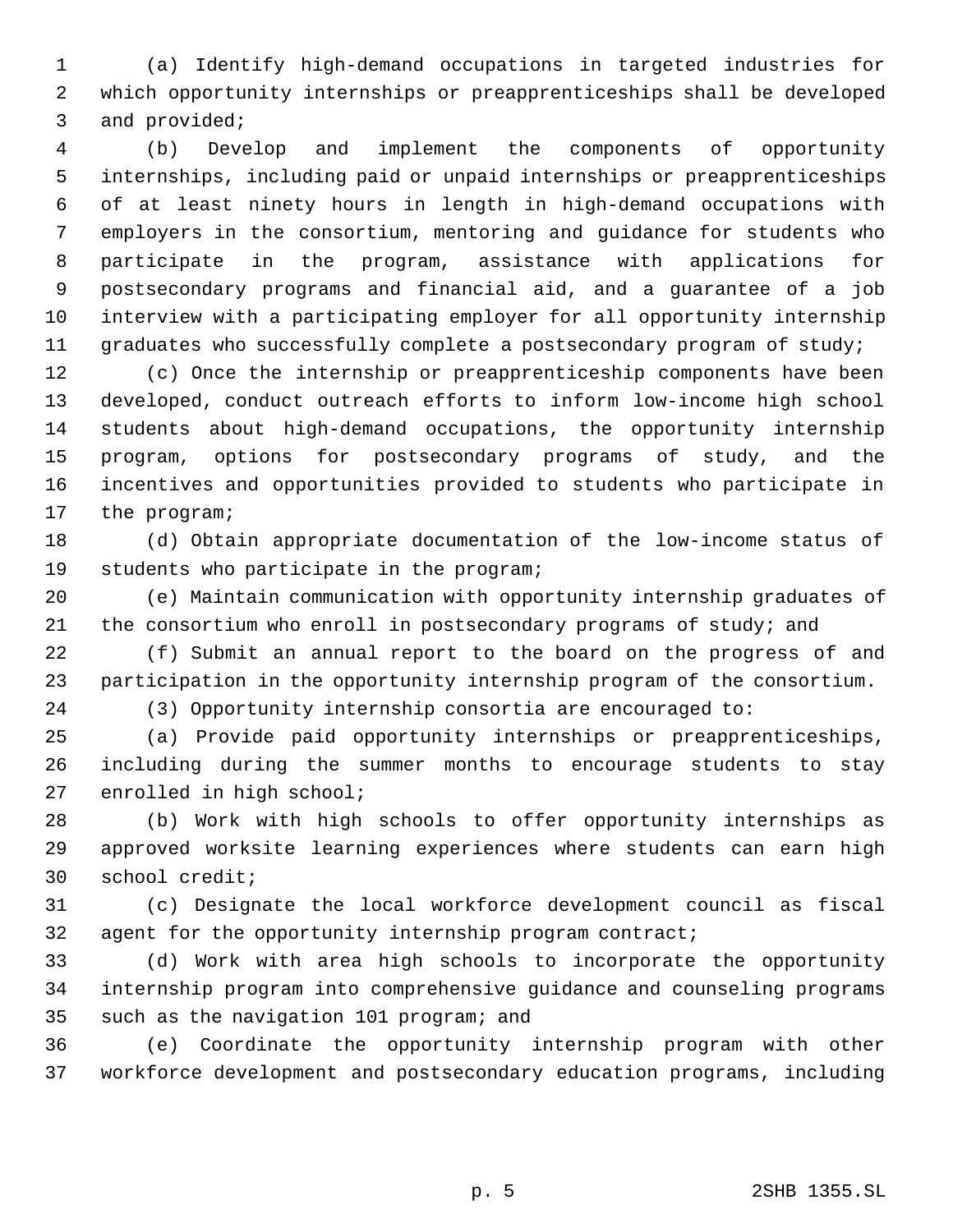opportunity grants, the college bound scholarship program, federal workforce investment act initiatives, and college access challenge grants.

 (4) The board shall seek federal funds that may be used to support the opportunity internship program, including providing the incentive payments under section 6 of this act.

 NEW SECTION. **Sec. 5.** A new section is added to chapter 28C.18 RCW to read as follows:

 On an annual basis, each opportunity internship consortium shall provide the board with a list of the opportunity internship graduates from the consortium. The board shall compile the lists from all consortia and shall notify the higher education coordinating board of the eligibility of each graduate on the lists to receive a state need grant under chapter 28B.92 RCW if the graduate enrolls in a postsecondary program of study within one year of high school graduation.

 NEW SECTION. **Sec. 6.** A new section is added to chapter 28C.18 RCW to read as follows:

 (1) On an annual basis, each opportunity internship consortium shall provide the board with a list of the opportunity internship graduates from the consortium who have completed a postsecondary program of study, obtained employment in a high-demand occupation that pays a starting salary or wages of not less than thirty thousand dollars per year, and remained employed for at least six months.

 (2) The board shall verify the information on the lists from each consortium. Subject to funds appropriated or otherwise available for this purpose, the board shall allocate to each consortium an incentive payment of two thousand dollars for each graduate on the consortium's list. In the event that insufficient funds are appropriated to provide a full payment, the board shall prorate payments across all consortia and shall notify the governor and the legislature of the amount of the shortfall.

 (3) Opportunity internship consortia shall use the incentive payments to continue operating opportunity internship programs.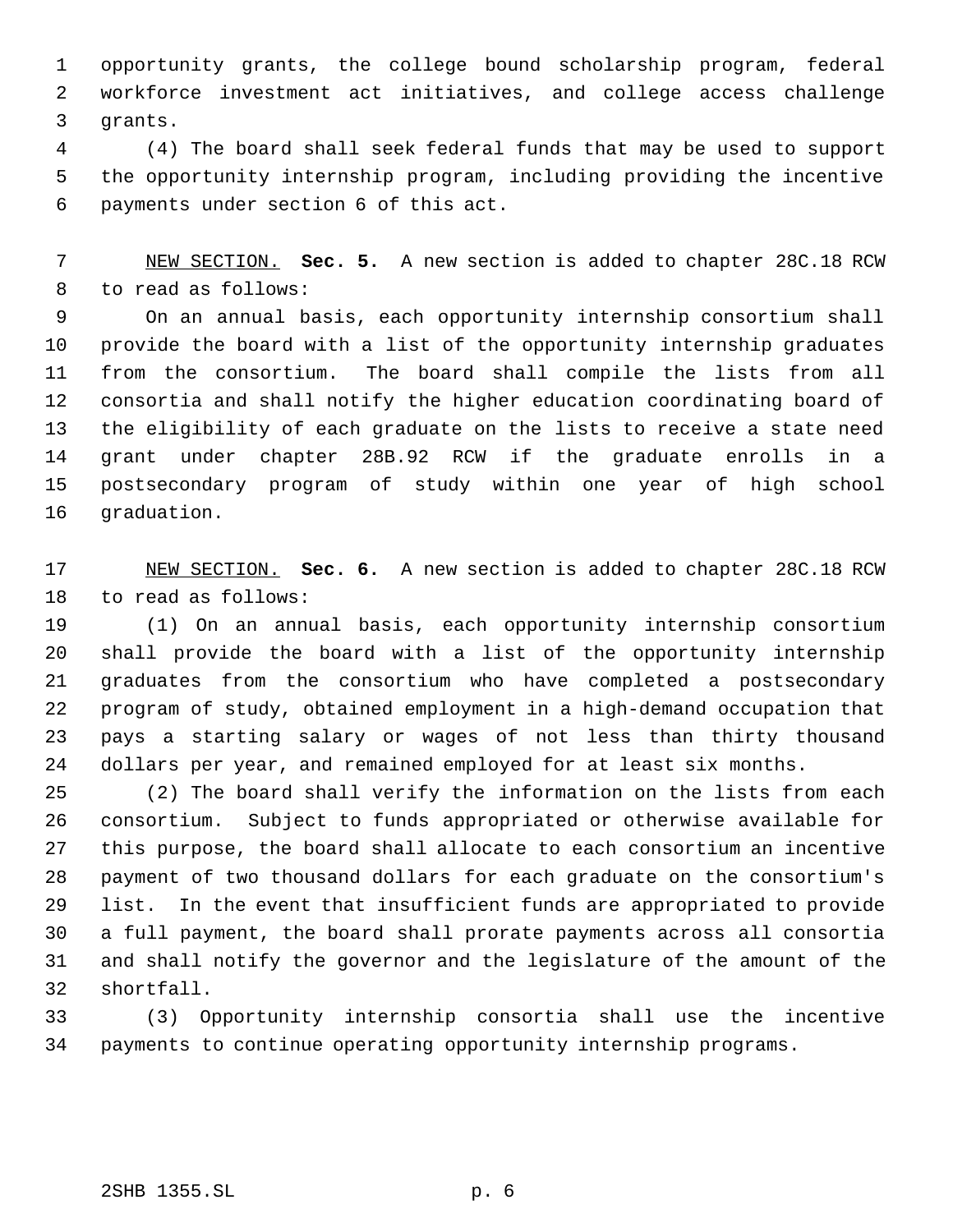**Sec. 7.** RCW 28B.92.030 and 2004 c 275 s 35 are each amended to read as follows:

As used in this chapter:

(1) "Institution or institutions of higher education" means:

 (a) Any public university, college, community college, or technical college operated by the state of Washington or any political subdivision thereof; or

 (b) Any other university, college, school, or institute in the state of Washington offering instruction beyond the high school level which is a member institution of an accrediting association recognized by rule of the board for the purposes of this section: PROVIDED, That any institution, branch, extension or facility operating within the state of Washington which is affiliated with an institution operating in another state must be a separately accredited member institution of any such accrediting association, or a branch of a member institution of an accrediting association recognized by rule of the board for purposes of this section, that is eligible for federal student financial aid assistance and has operated as a nonprofit college or university delivering on-site classroom instruction for a minimum of twenty consecutive years within the state of Washington, and has an annual enrollment of at least seven hundred full-time equivalent students: PROVIDED FURTHER, That no institution of higher education shall be eligible to participate in a student financial aid program unless it agrees to and complies with program rules and regulations adopted pursuant to RCW 28B.92.150.

 (2) "Financial aid" means loans and/or grants to needy students enrolled or accepted for enrollment as a student at institutions of higher education.

 (3) "Needy student" means a post high school student of an institution of higher education who demonstrates to the board the financial inability, either through the student's parents, family and/or personally, to meet the total cost of board, room, books, and 33 tuition and incidental fees for any semester or quarter. "Needy student" also means an opportunity internship graduate as defined by section 3 of this act who enrolls in a postsecondary program of study as defined in section 3 of this act within one year of high school graduation.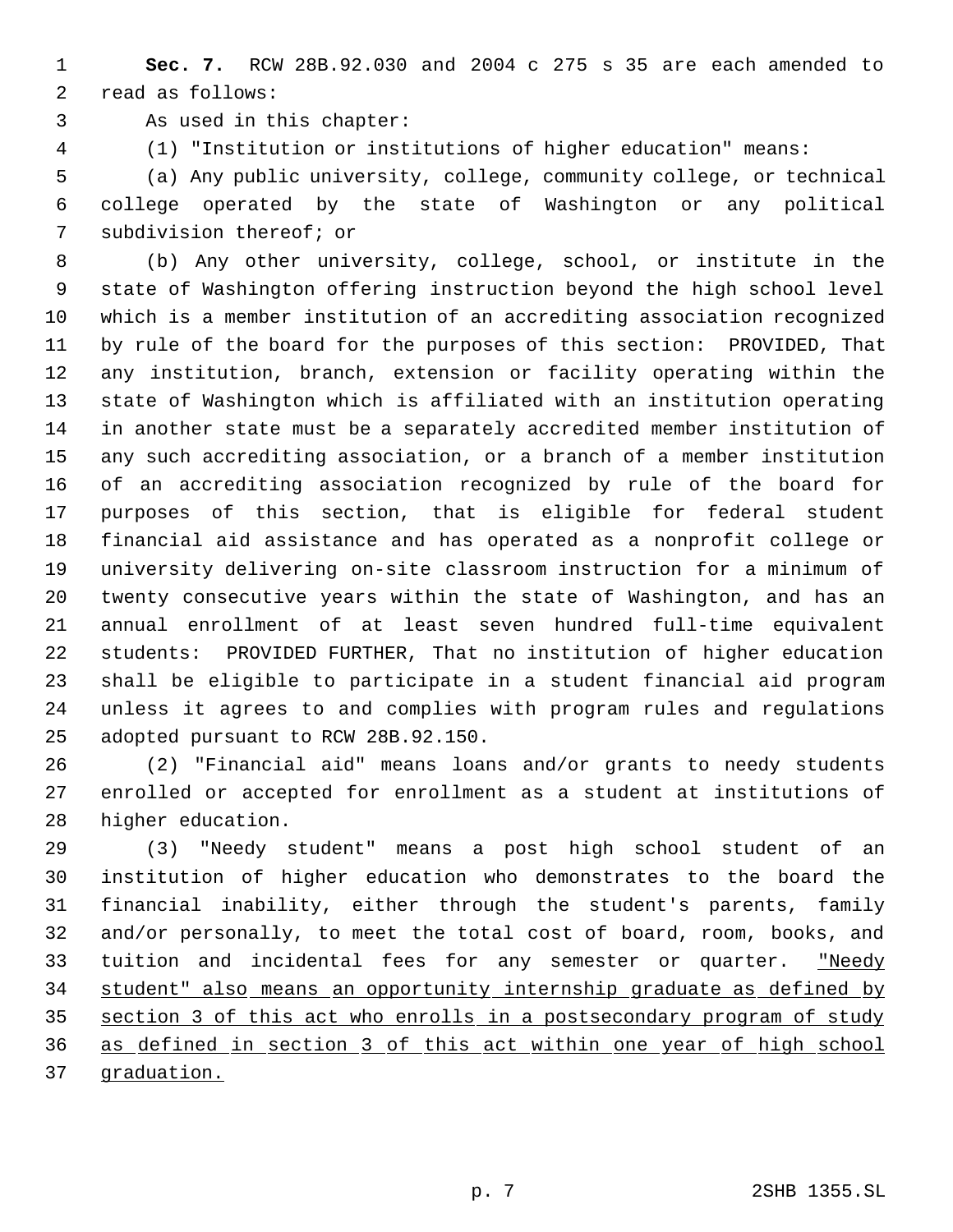(4) "Disadvantaged student" means a post high school student who by reason of adverse cultural, educational, environmental, experiential, familial or other circumstances is unable to qualify for enrollment as a full time student in an institution of higher education, who would otherwise qualify as a needy student, and who is attending an institution of higher education under an established program designed to qualify the student for enrollment as a full time student.

(5) "Board" means the higher education coordinating board.

 NEW SECTION. **Sec. 8.** A new section is added to chapter 28B.92 RCW to read as follows:

 (1) The board shall work with institutions of higher education to assure that the institutions are aware of the eligibility of opportunity internship graduates for an award under this chapter.

 (2) If an opportunity internship graduate enrolls within one year of high school graduation in a postsecondary program of study in an institution of higher education, including in an apprenticeship program with related and supplemental instruction provided through an institution of higher education, the graduate is eligible to receive a state need grant for up to one year. The graduate shall not be required to be enrolled on at least a half-time basis. The related and supplemental instruction provided to a graduate through an apprenticeship program shall not be required to lead to a degree or certificate.

 (3) Except for the eligibility criteria for an opportunity internship graduate that are provided under this section, other rules pertaining to award of a state need grant apply.

 (4) Nothing in this section precludes an opportunity internship graduate from being eligible to receive additional state need grants after the one-year grant provided in this section if the graduate meets other criteria as a needy or disadvantaged student.

 **Sec. 9.** RCW 28B.92.080 and 2007 c 404 s 1 are each amended to read as follows:

 Except for opportunity internship graduates whose eligibility is provided under section 8 of this act, for a student to be eligible for a state need grant a student must: